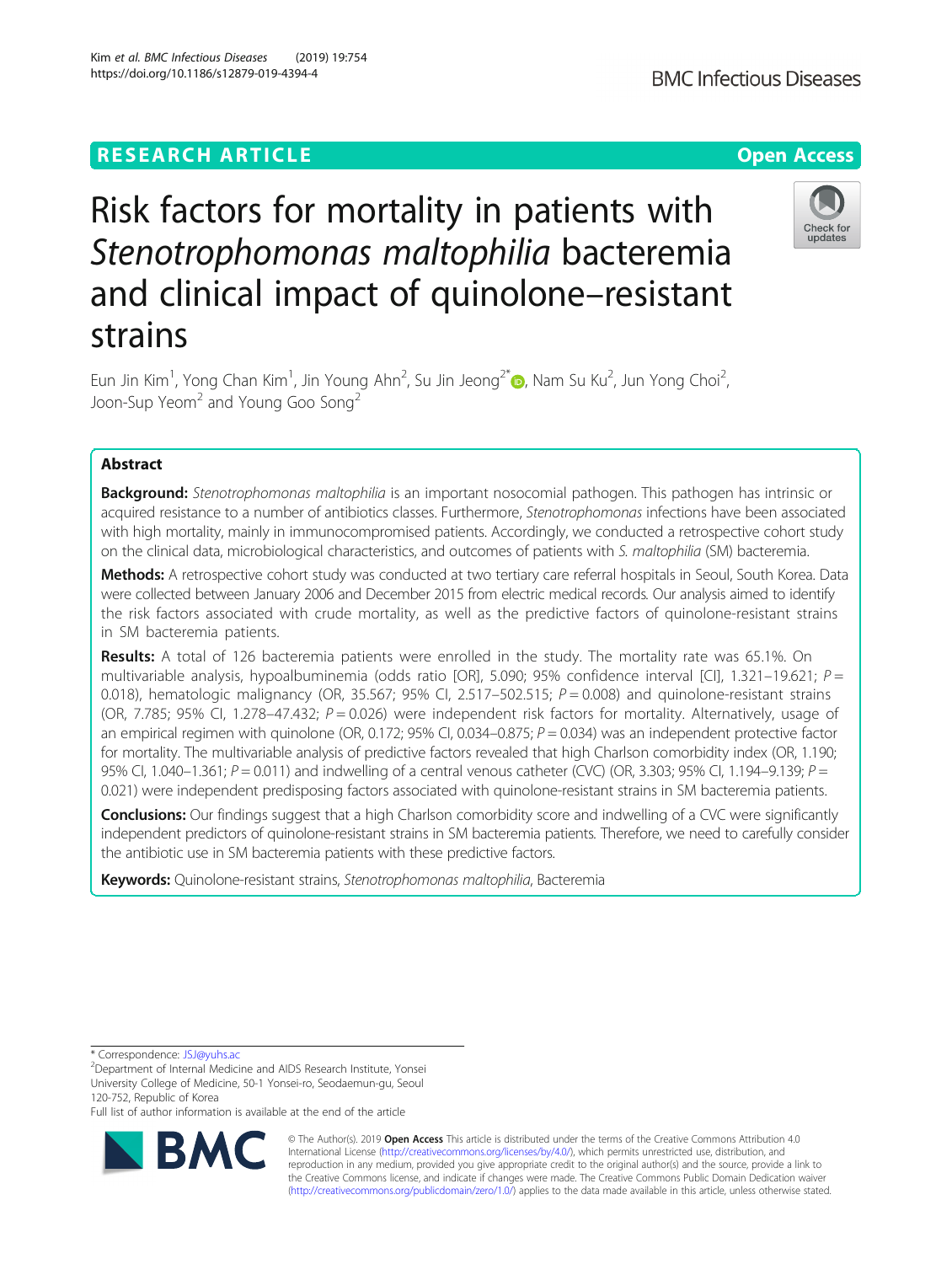# Background

Stenotrophomonas maltophilia is a non-fermentative, gram-negative bacillus that is closely related to the Pseudomonas species. Bacterium bookeri, now known as S. maltophilia (SM), was first isolated in 1943 and was subsequently classified as a member of the genus Pseudomonas in 1961. Thereafter, it was classified as a member of Xanthomonas genus in 1983, and finally it came to rest in the Stenotro*phomonas* genus in [1](#page-7-0)993  $[1]$ . SM is a bacterium that can occur in almost any aquatic or humid environment [\[2](#page-7-0)], and is not considered to be a highly virulent pathogen. Over the last decade, SM has risen to prominence as an important nosocomial pathogen associated with significant case/fatality ratios in certain patient populations, particularly in individuals who are severely debilitated or immunosuppressed [[3](#page-7-0)–[5\]](#page-7-0). Pneumonia and bacteremia are the most common manifestations of SM infection [[6](#page-7-0)]. However, treatment of SM bacteremia is challenging due to the resistance of SM to many broad-spectrum antimicrobial agents. Moreover, SM exhibits high-level intrinsic resistance to a variety of structurally unrelated antibiotics, including: beta-lactams, quinolones, aminoglycosides, tetracycline, disinfectants, and heavy metals [\[7](#page-7-0), [8\]](#page-7-0). Furthermore, it can acquire resistance through the uptake of resistance genes located on integrons, transposons, and plasmids via horizontal gene transfer and mutations [\[9](#page-7-0), [10\]](#page-7-0). Thus, choosing the optimal antibiotic for the treatment of SM bacteremia is very difficult. Trimethoprim-sulfamethoxazole (TMP-SMX) should be considered as the empirical choice for clinically suspected SM infections and as the treatment of choice for culture-proven infections by this agent [[11](#page-7-0), [12\]](#page-7-0). However, due to concerns regarding adverse events related to TMP-SMX treatment, levofloxacin has also been used as an alternative option [\[13,](#page-7-0) [14\]](#page-7-0). Fluoroquinolone and SMX monotherapies may be equally effective for the treatment of SM infections [\[15](#page-7-0)]. But, the overuse of quinolones worldwide has resulted in higher resistance rates in SM  $[16–18]$  $[16–18]$  $[16–18]$ . Therefore, we investigated the predictive factors of quinolone-resistant strains in SM bacteremia patients.

# Methods

#### Study population and design

A retrospective cohort study was conducted at two tertiary care referral hospitals in Seoul, South Korea. Data were collected between January 2006 and December 2014 from digital medical records. Patients 18 years or older with 1 or more positive blood cultures of SM that met the Centers for Disease Control and Prevention (CDC) criteria for blood stream infection (BSI) [\[19](#page-7-0)], were eligible for inclusion. If a patient had multiple episodes of bacteremia, only the data from the first episode were included.

# Definitions

SM bacteremia was defined by the presence of a blood culture that yielded SM from one or more collected blood samples between January 2006 and December 2014. The source of bacteremia was determined clinically on the basis of the presence of an active site of infection as determined by chart review or isolation of the organism from other clinical specimens coincident with the episode of bacteremia. Polymicrobial bacteremia was defined by the isolation of an additional pathogen satisfying CDC criteria for BSI [\[19\]](#page-7-0) within 24 h of index SM isolate. Healthcareassociated and community-acquired bacteremia were defined according to the CDC criteria for BSI [[19](#page-7-0)]. Empiric antibiotic therapy was defined as the therapy initiated before the report of antibiotic susceptibility results, whereas definitive therapy was defined as the therapy given after the report of antibiotic susceptibility [\[20\]](#page-7-0). Chronic kidney disease was defined an estimated glomerular filtration rate (eGFR) (MDRD equation) of  $< 60$  mL/min per 1.73m<sup>2</sup> without renal replacement therapy. End stage renal disease was defined as an eGFR (MDRD equation) of < 15 mL/ min per  $1.73m<sup>2</sup>$  with renal replacement therapy. Pulmonary disease was defined as chronic obstructive lung disease or asthma. Appropriate antimicrobial therapy was defined as the administration of at least one agent to which the index SM isolate was susceptible in vitro. Immunosuppressive therapy was defined as a daily  $\geq 20$  mg dose of a prednisolone-equivalent steroid, monoclonal antibodies, antimetabolite drugs, or T-cell inhibitors within 30 days prior to bacteremia onset. Neutropenia was defined as an absolute neutrophil count of  $<$  500/mm<sup>3</sup> at the onset of bacteremia. Thrombocytopenia was defined as a platelet count of less than 100,000/mL, and hypoalbuminemia was defined as an albumin count of less than 3 g/dL at the time of bacteremia. Mortality by SM bacteremia was defined as death within 60 days after the bacteremia isolation with no other apparent cause of death.

#### Data collection

A trained examiner used a electric medical record to collect demographic data. Data elements included demographics, length of hospital stay before SM bacteremia (days), source of bacteremia, antibiotics-susceptibility of the isolated pathogen, antimicrobial therapy regimen, past medical history, comorbid conditions, surgery, prior chemotherapy/radiation therapy, or receipt of immunosuppressive medications (each 30 days). The data included appropriateness of antibacterial therapy, existence of indwelling medical devices before SM bacteremia during hospitalization, removal of previously present CVC, and length of stay in ICU and hospital (days). The degree of comorbidity was quantified using the Charlson comorbidity index [[21](#page-7-0)] and the severity of illness was assessed by the Acute Physiology and Chronic Health Evaluation II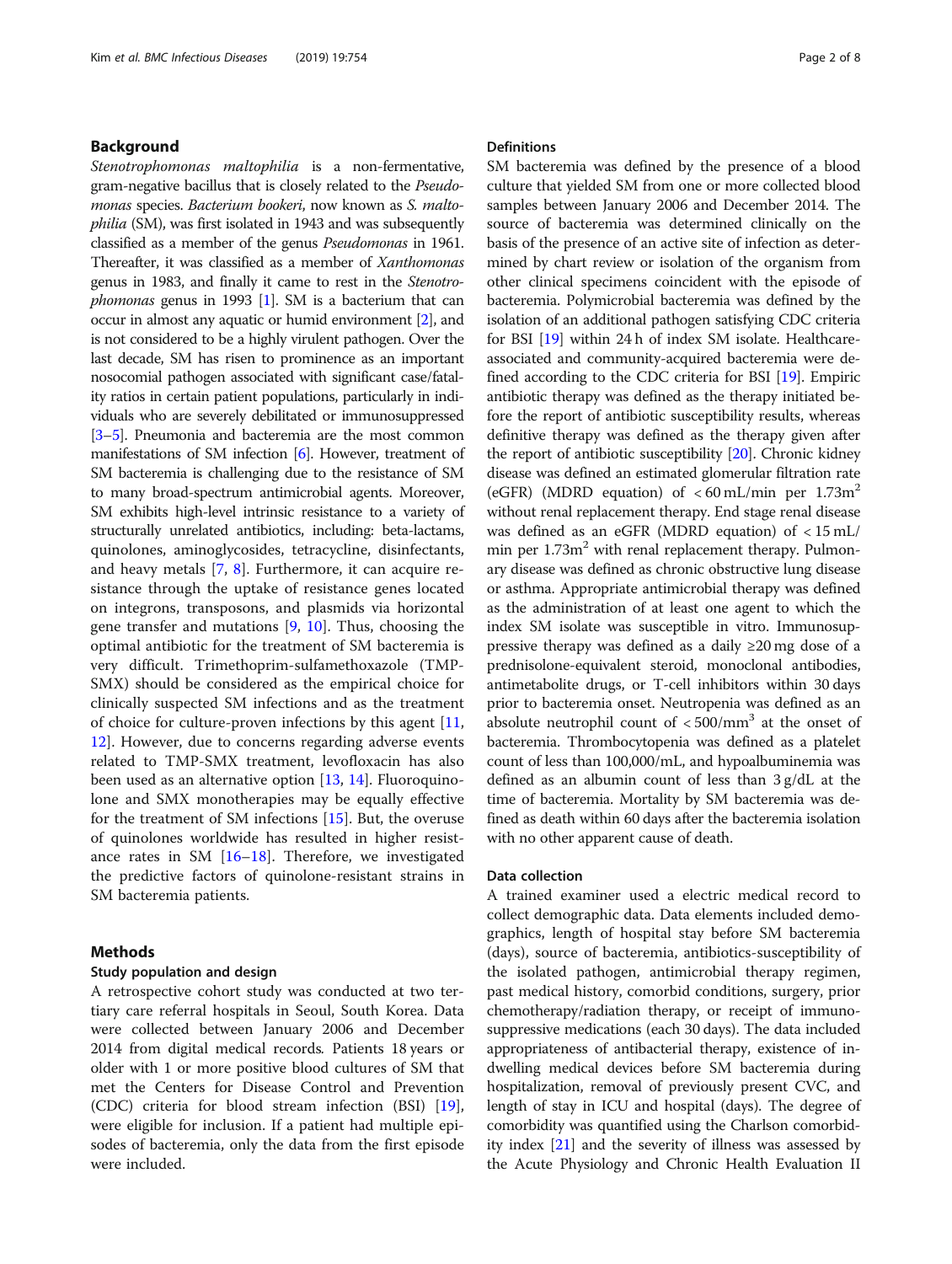(APACHE II) score. Laboratory data and outcomes were also recorded.

#### In vitro antimicrobial susceptibility testing

All bacterial species were identified using conventional methods and/or the ATB 32GN system (bioMerieux, Marcy l'Etoile, France). Antimicrobial susceptibility tests were performed using the disk diffusion method or a VITEK-2 N131 card (bioMerieux, Hazelwood, MO, USA). The results were interpreted based on the Clinical and Laboratory Standards Institute (CLSI) guidelines [\[22\]](#page-7-0). SM isolates resistant to TMP-SMX were defined to have a minimal inhibitory concentration (MIC) ≥4/76 mg/mL to TMP-SMX. SM isolates which were resistant to levofloxacin (MIC  $\geq$ 8 mg/mL) or those with intermediate resistance (MIC = 4 mg/mL) to levofloxacin were defined as quinolone-resistant strains.

#### Statistical analysis

All statistical analyses were performed using SPSS for Windows (ver. 23.0, SPSS Inc., Chicago, IL, USA). The statistical analyses were performed to assess the factors associated with crude mortality and quinolone susceptibility. Continuous variables were expressed as mean ± standard deviation (SD), and categorical variables were expressed as a number (percentage). The Kolmogorov-Smirnov test was used to analyze the normality of the distribution of parameters. Data that did not show normal distributions were expressed as median and interquartile ranges (IQR). The Student's t-test was used for continuous variables and the Chi-square test or Fisher's exact test was used for categorical variables. Variables that did not show normal distributions were compared using the Mann-Whitney test or Kruskal-Wallis test. Univariate and multivariable logistic regression was used to evaluate the risk factors of mortality and the predictive factors of quinolone-resistant strains. Variables with  $p$ -values of less than 0.10 in univariate analyses were included in a multivariable logistic regression analysis to identify the risk factors associated with mortality and the predictive factors of quinolone-resistant strains. Results from the multivariate analysis are expressed as an odds ratio (OR) and 95% confidence interval (CI). All statistical tests were two-tailed and a P value of less than 0.05 was considered to be statistically significant.

#### Results

# Baseline characteristics of SM bacteremia patients and comparison of clinical characteristics and outcomes

During the study period, 126 bacteremia patients were enrolled. The mean age of the patients was  $61.22 \pm$ 15.07 years and the 68.3% (86/126) of the patients were men. The mean length of stay in the hospital before the occurrence of SM bacteremia was  $57.1 \pm 22.5$  days. The

mean Charlson comorbidity index score was  $6.5 \pm 3.2$ and the median APACHE II score was 13.0 (IQR, 9–19).

Bivariable analyses were performed to investigate the risk factors of mortality in SM bacteremia patients. Table [1](#page-3-0) shows a comparison of survivors and non-survivors during the entire hospitalization period. Univariate analyses, showed that hematologic malignancy  $(P =$ 0.005), indwelling of hemodialysis catheter  $(P = 0.028)$ , high APACHE II scores  $(P = 0.001)$ , hypoalbuminemia  $(P = 0.003)$ , thrombocytopenia  $(P = 0.004)$ , and low hemoglobin concentration  $(P = 0.035)$  were associated with mortality. Also, the length of stay before bacteremia was longer in non-survivors ( $P = 0.038$ ).

Anatomic origin and microbiologic findings of SM bacteremia are presented in Table [2](#page-4-0). Catheter-related infection was the most common primary source of bacteremia (49 cases, 38.9%), followed by intra-abdomen infection (38 case, 30.2%) and respiratory infection (35 case, 27.8%). The rate of CVC removal was 59.3% (54/ 91). In our study, 11.9% (15/126) of patients had SM strains resistant to TMP/SMX, and 31.2% (39/126) had strains resistant to quinolone. Only 21 patients (16.7%) were using an empirical regimen with quinolone and there were no cases using an empirical regimen with TMP/SMX. The number of patients under a definitive regimen with quinolone was 32% (40/126), and with TMP/SMX it was 24.8% (31/126).

#### Mortality risk factors in SM bacteremia patients

On multivariable analysis, hypoalbuminemia (OR, 5.090; 95% CI, 1.321-19.621; *P* = 0.018), hematologic malignancy (OR, 35.567; 95% CI, 2.517–502.515;  $P = 0.008$ ) and quinolone-resistant strains (OR, 7.785; 95% CI, 1.278–47.432;  $P = 0.026$ ) were independent risk factors for mortality. Contrary, usage of an empirical regimen with quinolone (OR, 0.172; 95% CI, 0.034-0.875;  $P =$ 0.034) was independent protective factors for mortality (Table [3\)](#page-4-0).

# Predicting factors for SM bacteremia with quinoloneresistant strains

Analyses of predictive factors for SM bacteremia with quinolone-resistant strains were performed (Table [4](#page-5-0)). One patient died immediately on the day of bacteremia and was excluded from this analysis due to death not related to antibiotic adequacy ( $N = 125$  cases). On univariate analysis, high Charlson comorbidity index and long lengths of hospital stay before the onset of bacteremia were significant related factors ( $P = 0.030$  and  $P = 0.015$ ). Indwelling of CVC, ventilator, and Foley catheter were additional risk factors. Quinolone-resistant SM patients had a significantly higher mortality than the quinolone sensitive group ( $P = 0.001$  and  $P = 0.013$ ). Based on this multivariable analysis, the Charlson comorbidity index (OR, 1.190; 95%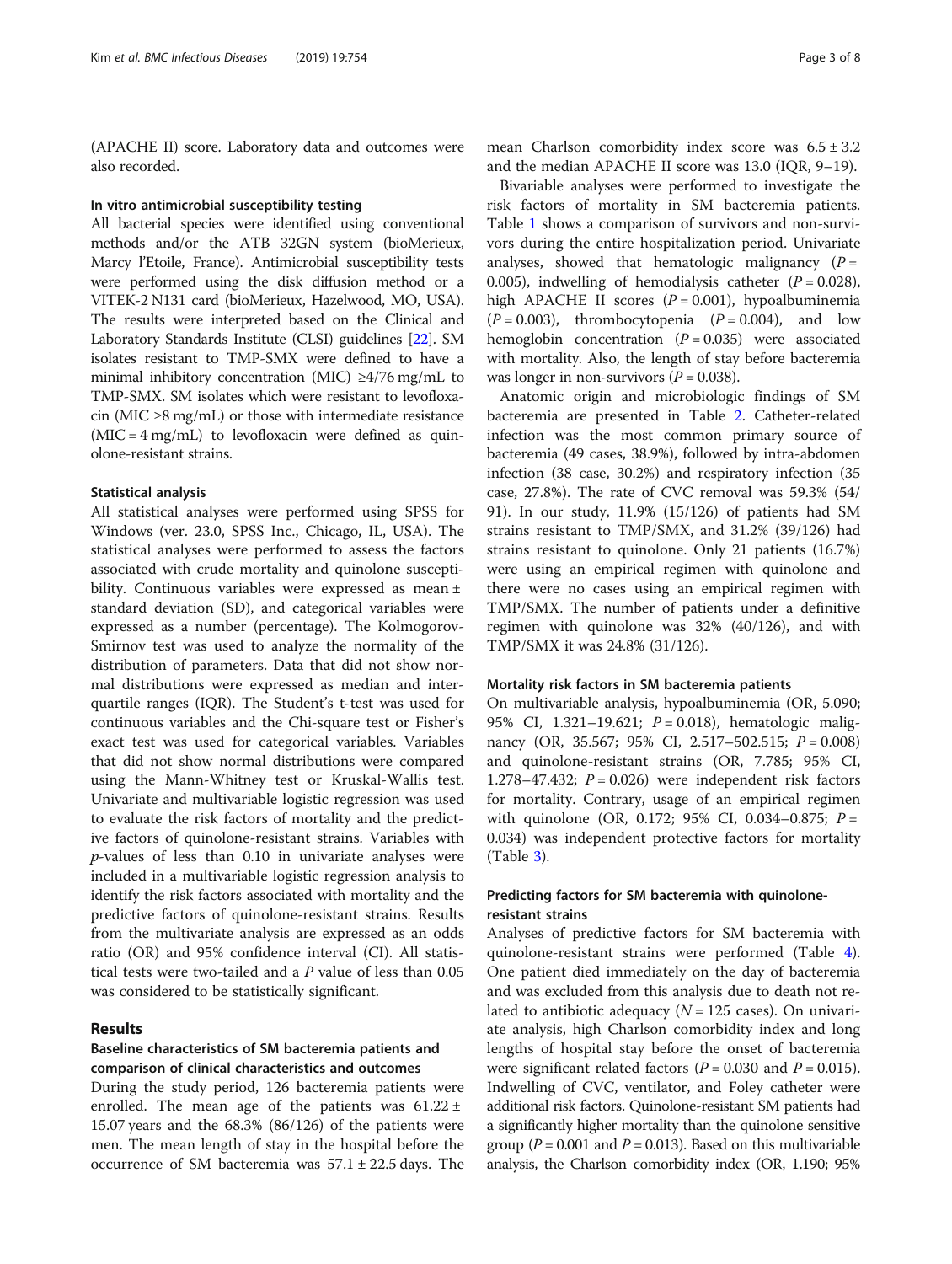# <span id="page-3-0"></span>Table 1 Baseline characteristics of patients with S. maltophilia bacteremia

| Factors                                                              | Survivors $N = 44$ | Non-survivors<br>$N = 82$ | $p$ value |
|----------------------------------------------------------------------|--------------------|---------------------------|-----------|
| Age, y, mean $\pm$ SD                                                | 71.0 (60.5-79)     | 74.5 (61.0-80.25)         | 0.310     |
| Age $\geq$ 65 years, n(%)                                            | 24 (54.5)          | 34(41.5)                  | 0.160     |
| Male, n (%)                                                          | 33 (75.0)          | 53 (64.6)                 | 0.233     |
| BMI, kg/m <sup>2</sup> , median (IQR)                                | 21.7 (19.4-25.0)   | 21.9 (19.0-24.4)          | 0.847     |
| Comorbidities                                                        |                    |                           |           |
| HTN, n (%)                                                           | 15(34.1)           | 32 (39.0)                 | 0.585     |
| DM, n (%)                                                            | 16 (36.4)          | 23 (28.0)                 | 0.336     |
| Cardiovascular disease, n (%)                                        | 9(20.5)            | 13 (15.9)                 | 0.517     |
| Chronic kidney diseasea, n (%)                                       | 4(9.1)             | 4(4.9)                    | 0.449     |
| End stage renal disease, n (%)                                       | 1(2.3)             | 7(8.5)                    | 0.259     |
| Chronic liver disease, n (%)                                         | 5(11.4)            | 11(13.4)                  | 0.742     |
| Pulmonary disease, n (%)                                             | 4(9.1)             | 8(9.8)                    | 1.000     |
| Solid tumor, n (%)                                                   | 18 (40.9)          | 43 (52.4)                 | 0.217     |
| Hematologic malignancy, n (%)                                        | 1(2.3)             | 17(20.7)                  | 0.005     |
| Solid organ transplantation, n (%)                                   | 3(6.8)             | 4(4.9)                    | 0.694     |
| Charlson score, mean $\pm$ SD                                        | $5.7 \pm 3.0$      | $6.9 \pm 3.2$             | 0.049     |
| Predisposing factors                                                 |                    |                           |           |
| Chemotherapy, n (%)                                                  | 4(9.1)             | 10(12.2)                  | 0.769     |
| Major surgery <sup>a</sup> , n (%)                                   | 15 (34.9)          | 29 (35.4)                 | 0.957     |
| ICU care, n (%)                                                      | 29 (65.9)          | 54 (65.9)                 | 0.995     |
| Length of stay in hospital before<br>bacteremia (days), median (IQR) | $12.0(3.5-24.5)$   | 26.0 (14.0-56.0)          | 0.038     |
| Central venous catheter, n (%)                                       | 31 (70.5)          | 59 (72.8)                 | 0.777     |
| Hemodialysis catheter, n (%)                                         | 2(4.5)             | 15 (18.8)                 | 0.028     |
| Mechanical ventilator, n (%)                                         | 19 (43.2)          | 41 (50.6)                 | 0.427     |
| Foley catheter, n (%)                                                | 28 (63.6)          | 47 (58.0)                 | 0.541     |
| Clinical severity                                                    |                    |                           |           |
| Shock, n (%)                                                         | 10 (22.7)          | 33 (40.2)                 | 0.075     |
| APACHE II score, mean $\pm$ SD                                       | $11.0 \pm 5.8$     | $15.4 \pm 6.9$            | < 0.001   |
| Laboratory findings                                                  |                    |                           |           |
| Neutropenia, n (%)                                                   | 3(6.8)             | 15 (18.3)                 | 0.079     |
| Hypoalbuminemia, n (%)                                               | 18 (6.8)           | 56 (18.3)                 | 0.003     |
| Thrombocytopenia, n (%)                                              | 9(20.5)            | 38 (46.3)                 | 0.004     |
| Hemoglobin (g/L), mean $\pm$ SD                                      | $10.1 \pm 1.6$     | $9.4 \pm 1.5$             | 0.032     |
| C-reactive protein (mg/L), median (IQR)                              | 69.2 (32.2-129.5)  | 89.3 (58.5 - 148.0)       | 0.057     |
| Estimated GFR (ml/min per 1.73m <sup>2</sup> ),<br>median (IQR)      | 85.0 (54.2-98.0)   | 80.0 (44.0-104.0)         | 0.675     |
| Hospital stay, days                                                  | 53.0 (20.5-78.0)   | 60.0 (35.0-97.0)          | 0.137     |
| Length of stay in ICU, days                                          | 30 (11.5-50.0)     | 39 (23.0-67.0)            | 0.640     |

Note. SD Standard deviation, BMI Body mass index, IQR Interquartile range, HTN Hypertension, DM Diabetes mellitus, ICU Intensive care unit, APACHE II Acute Physiologic and Chronic Health Evaluation II score<br><sup>a</sup> Major surgery, any surgical procedure that involves anesthesia or respiratory assistance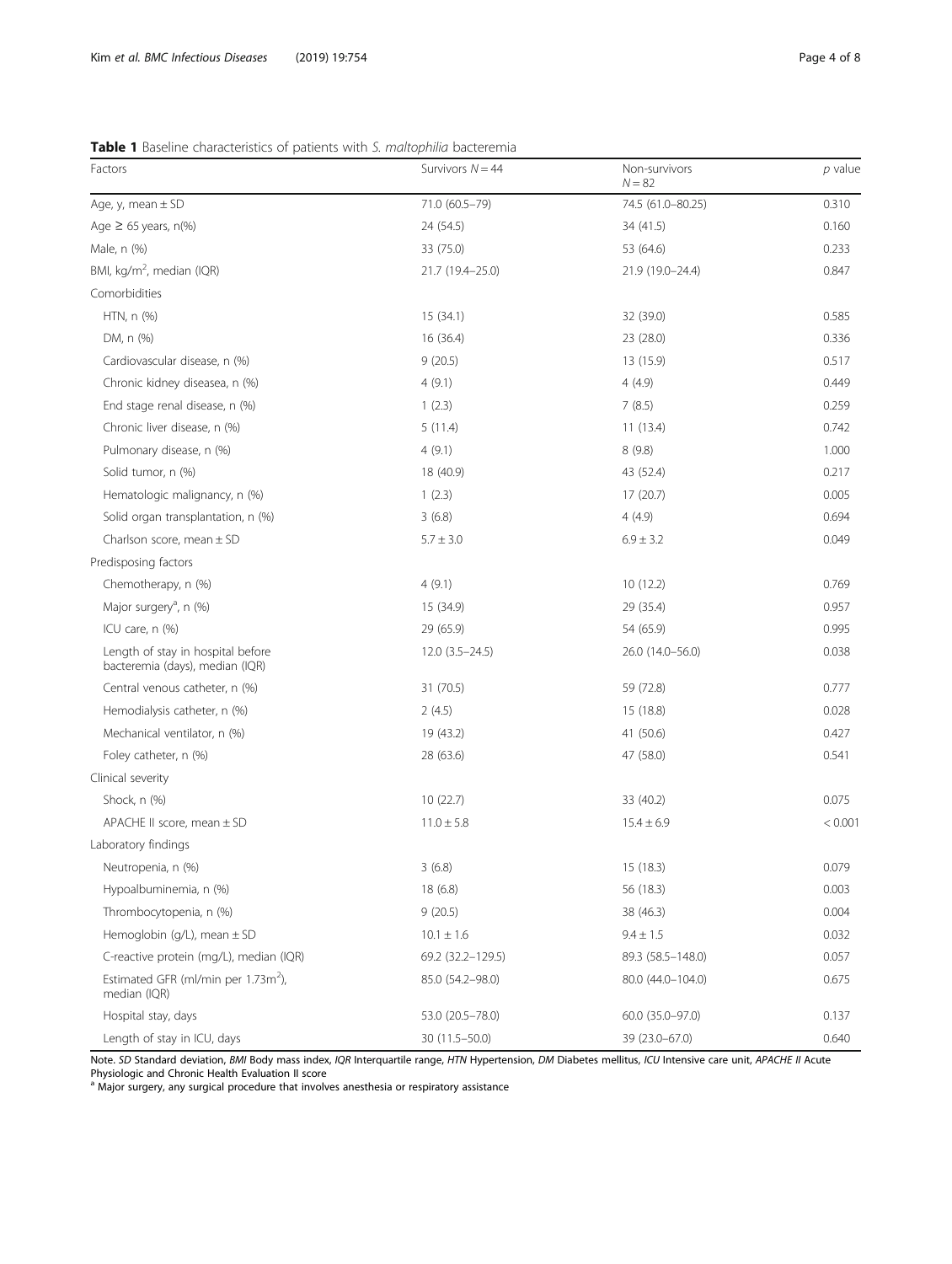<span id="page-4-0"></span>

| Table 2 Anatomic origin and microbiologic findings of S. maltophilia bacteremia in study participants |  |  |  |                                                                                                                 |  |
|-------------------------------------------------------------------------------------------------------|--|--|--|-----------------------------------------------------------------------------------------------------------------|--|
|                                                                                                       |  |  |  | the contract of the contract of the contract of the contract of the contract of the contract of the contract of |  |

| Factors                                                | Survivors $N = 44$ | Non-survivors $N = 82$ | $p$ value |  |
|--------------------------------------------------------|--------------------|------------------------|-----------|--|
| Infection source                                       |                    |                        |           |  |
| Pneumonia                                              | 12 (27.9)          | 23 (28.0)              | 0.987     |  |
| Catheter-related infection                             | 15(34.1)           | 34 (42.0)              | 0.202     |  |
| Intra-abdominal infection                              | 16 (36.4)          | 22(27.2)               | 0.285     |  |
| Soft tissue infection                                  | 0(0.0)             | 5(6.2)                 | 0.161     |  |
| Urinary tract infection                                | 1(2.3)             | 0(0.0)                 | 0.352     |  |
| Polymicrobial infection                                | 18 (40.9)          | 36 (43.9)              | 0.746     |  |
| Antibiotics susceptibility                             |                    |                        |           |  |
| Quinolone resistance                                   | 5(11.6)            | 34 (41.5)              | 0.001     |  |
| TMP-SMX resistance                                     | 3(6.8)             | 12 (14.6)              | 0.197     |  |
| Resistant strain <sup>a</sup>                          | 17 (38.6)          | 49 (59.8)              | 0.024     |  |
| Treatment                                              |                    |                        |           |  |
| Empirical antibiotic use                               |                    |                        |           |  |
| Cephalosporins                                         | 2(4.5)             | 6(7.4)                 | 0.711     |  |
| Carbapenems                                            | 13 (29.5)          | 42 (51.9)              | 0.016     |  |
| Fluoroquinolones                                       | 13 (29.5)          | 8(9.8)                 | 0.004     |  |
| <b>BLBLIs</b>                                          | 14(31.8)           | 16 (19.5)              | 0.122     |  |
| TMP-SMX                                                | 0(0.0)             | 0(0.0)                 |           |  |
| Definitive antibiotic use                              |                    |                        |           |  |
| Carbapenems                                            | 2(4.5)             | 16 (19.5)              | 0.022     |  |
| Fluoroquinolones                                       | 21(47.7)           | 19 (23.5)              | 0.005     |  |
| <b>BLBLIs</b>                                          | 3(6.8)             | 5(6.2)                 | 1.000     |  |
| TMP-SMX                                                | 4(9.1)             | 27(33.3)               | 0.003     |  |
| Inappropriate antimicrobial therapy <sup>b</sup> , yes | 14 (31.8)          | 25 (30.9)              | 0.912     |  |

Note. BLBLIs Beta-lactam/beta-lactamase inhibitors, TMP-SMX Trimethoprim-sulfamethoxazole

The data were expressed as number (%) or median (interquartile range)

<sup>a</sup>Resistant strain, Quinolone or/and TMP-SMX resistance

b<br> **PAppropriate antimicrobial therapy, the administration of at least one agent to which the index SM isolate was susceptible in vitro** 

CI, 1.040–1.361;  $P = 0.011$ ) and indwelling of a CVC (OR, 3.303; 95% CI, 1.194-9.139;  $P = 0.021$ ) were identified as independent predisposing factors associated with quinoloneresistant strains in SM bacteremia patients.

# **Discussion**

Among non-fermenting gram negative bacilli, SM has been reported to be the third most commonly isolated pathogen after Pseudomonas aeruginosa and Acinetobacter baumannii  $[23]$  $[23]$ . Furthermore, SM bacteremia is associated with

**Table 3** Multivariate analysis for predictive factors for mortality in patients with S. maltophilia bacteremia

| Factors                              | ΩR    | 95% CI        | $P$ value |
|--------------------------------------|-------|---------------|-----------|
| Hematologic malignancy               | 35.57 | 2.52-502.52   | 0.008     |
| Hypoalbuminemia                      | 5.09  | 132-1962      | 0.018     |
| Quinolone resistance                 | 779   | 1.28-47.43    | 0.026     |
| Empirical antibiotic - quinolone use | 0.17  | $0.03 - 0.88$ | 0.034     |

Note. OR Odds ratio, CI Confidence interval

high mortality rates, the crude mortality estimates range from 21 to 69% [[23](#page-7-0)]. Previous studies have reported that risk factors associated with mortality for SM bacteremia include indwelling of CVC in intensive care units, immunocompromising conditions, exposure to broad-spectrum antibiotic therapy, and long hospital stays [[3](#page-7-0), [9](#page-7-0), [23](#page-7-0)]. In our study, the mortality rate of 65.1% was similar to the rate reported in previous studies. Bivariable analyses to investigate the risk factors of mortality in SM bacteremia, identified hematologic malignancy and hypoalbuminemia as independent risk factors. In addition, our results indicate that quinolone resistance has an impact on mortality, and it has also been shown that the use of empirical quinolone can reduce mortality after adjusting the analysis. There were also statistical differences in crude (87.2% vs 55.8%,  $P = 0.001$ ) and attributable mortality  $(61.5\% \text{ vs } 30.6\%, P = 0.001)$ between quinolone-resistant and sensitive groups. Consequently, we analyzed the risk factors associated with quinolone resistance in SM bacteremia. To our knowledge, there are no reports investigating the risk factors for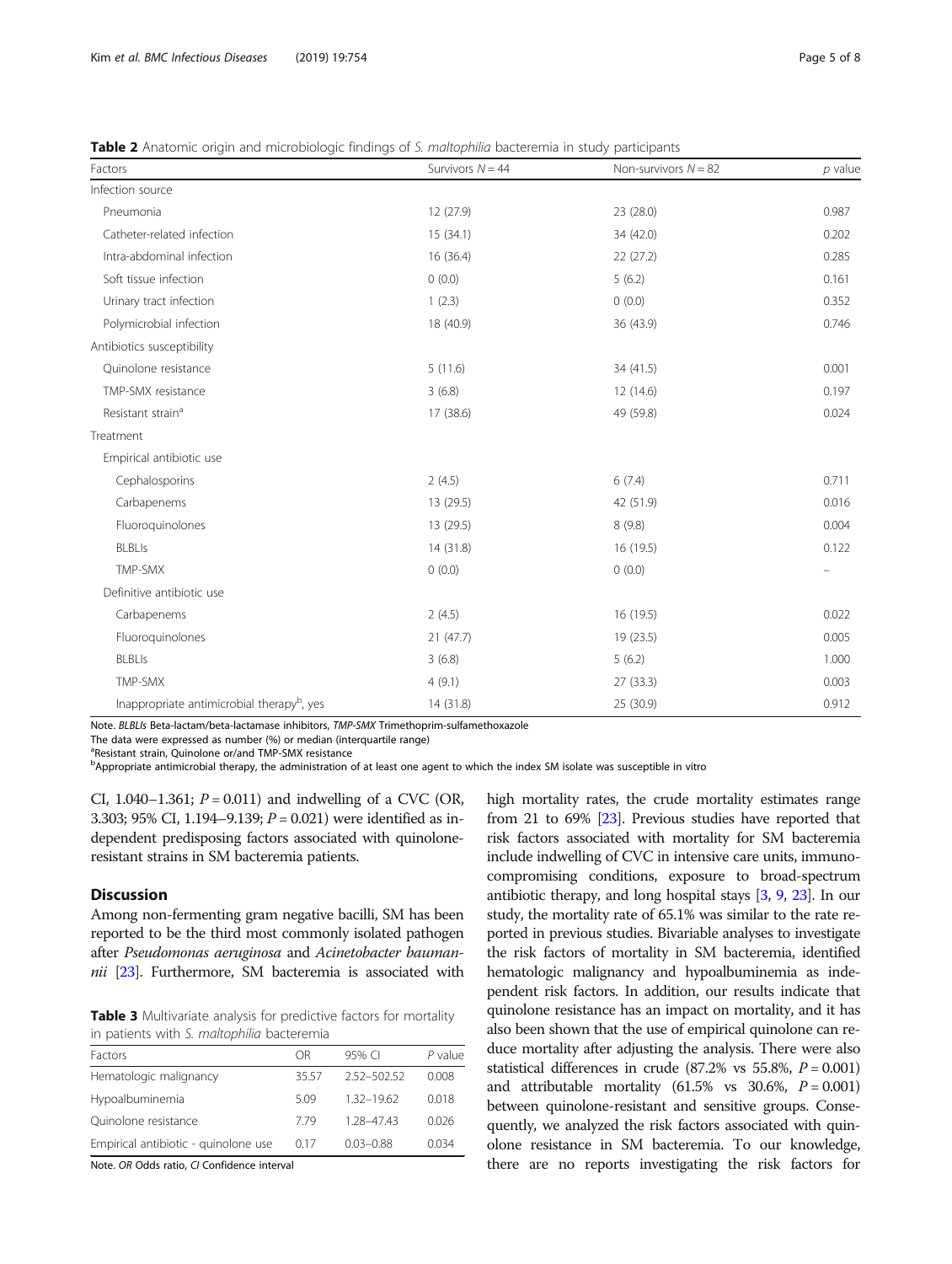<span id="page-5-0"></span>

| <b>Table 4</b> Comparisons of Clinical characteristics between quinolone-susceptible and quinolone-resistant groups |  |
|---------------------------------------------------------------------------------------------------------------------|--|
|---------------------------------------------------------------------------------------------------------------------|--|

| Factors                                      | Susceptible group $N = 86$ | Resistant group $N = 39$ | $p$ value |
|----------------------------------------------|----------------------------|--------------------------|-----------|
| Age, years                                   | 63.0 (51.0-70.0)           | 66.0 (53.5-72.5)         | 0.215     |
| Age $\geq$ 65 years, n(%)                    | 37 (43.0)                  | 20 (51.3)                | 0.390     |
| Gender, male                                 | 57 (66.3)                  | 29 (64.6)                | 0.233     |
| Comorbidities                                |                            |                          |           |
| <b>HTN</b>                                   | 30 (34.9)                  | 16 (41.0)                | 0.509     |
| DM                                           | 29 (33.7)                  | 10 (25.6)                | 0.366     |
| Cardiovascular disease                       | 13(15.1)                   | 9(23.1)                  | 0.279     |
| Chronic kidney disease                       | 6(7.0)                     | 2(5.1)                   | 1.000     |
| End stage renal disease                      | 4(4.7)                     | 4(10.3)                  | 0.255     |
| Chronic liver disease                        | 12(14.0)                   | 4(10.3)                  | 0.774     |
| Pulmonary disease                            | 8(9.3)                     | 4(10.3)                  | 1.000     |
| Solid tumor                                  | 42 (48.8)                  | 19 (48.7)                | 0.990     |
| Hematologic malignancy                       | 12(14.0)                   | 6(15.4)                  | 0.833     |
| Solid organ transplantation                  | 5(5.8)                     | 2(5.1)                   | 1.000     |
| Charlson score                               | $6.1 \pm 3.1$              | $7.4 \pm 3.2$            | 0.030     |
| Predisposing factors                         |                            |                          |           |
| Chemotherapy                                 | 11(12.8)                   | 3(7.7)                   | 0.546     |
| Major surgery <sup>a</sup>                   | 28 (32.9)                  | 16 (35.4)                | 0.382     |
| ICU care                                     | 54 (62.8)                  | 29 (74.4)                | 0.205     |
| Hospital stay before bacteremia, days        | 17.0 (8.0-34.0)            | 30.0 (13.5-57.5)         | 0.015     |
| Central venous catheter                      | 57 (66.3)                  | 32 (84.2)                | 0.019     |
| Hemodialysis catheter                        | 9(10.5)                    | 8(21.6)                  | 0.100     |
| Mechanical ventilator                        | 36 (41.9)                  | 24 (63.2)                | 0.029     |
| Foley catheter                               | 47 (54.7)                  | 28 (73.7)                | 0.046     |
| Clinical findings                            |                            |                          |           |
| Shock                                        | 23 (26.7)                  | 20 (51.3)                | 0.007     |
| APACHE II score                              | 13.0 (8.0; 18.0)           | 14.0 (11.0; 21.5)        | 0.115     |
| Laboratory findings                          |                            |                          |           |
| Neutropenia                                  | 14 (16.3)                  | 4(10.3)                  | 0.374     |
| Hypoalbuminemia                              | 52 (60.5)                  | 21 (53.8)                | 0.487     |
| Thrombocytopenia                             | 28 (32.6)                  | 19 (48.7)                | 0.084     |
| Hemoglobin, g/L                              | $9.8 \pm 1.7$              | $9.4 \pm 1.3$            | 0.296     |
| C-reactive protein, mg/L                     | 86.8 (41.5-142.5)          | 79.3 (44.5-153.0)        | 0.914     |
| Estimated GFR, ml/min per 1.73m <sup>2</sup> | 87.0 (51.0-101.0)          | 72.0 (45.4-106.0)        | 0.592     |
| Outcomes                                     |                            |                          |           |
| Inappropriate antimicrobial therapy          | 23 (26.7)                  | 16(42.1)                 | 0.089     |
| Hospital stay, days                          | 50.0 (26.0-78.0)           | 68.0 (35.0-150.0)        | 0.054     |
| Mortality                                    | 48 (55.8)                  | 34 (87.2)                | 0.001     |

Note. HTN Hypertension, DM Diabetes mellitus, ICU Intensive care unit, APACHE II Acute Physiologic and Chronic Health Evaluation II score

The data were expressed as mean ± standard deviation, number (%), or median (interquartile range)

<sup>a</sup> Major surgery, any surgical procedure that involves anesthesia or respiratory assistance

quinolone-resistant SM bacteremia. There have been studies of risk factors related to the acquisition of resistance to levofloxacin in all clinical specimens and to quinolone susceptibility using only respiratory tract specimens with SM

[[17](#page-7-0), [24\]](#page-7-0). In respiratory tract specimens, a relative factor for resistance to quinolone was the previous use of piperacillin/ tazobactam, and risk factors to levofloxacin resistance were exposure to levofloxacin for more than 3 weeks and co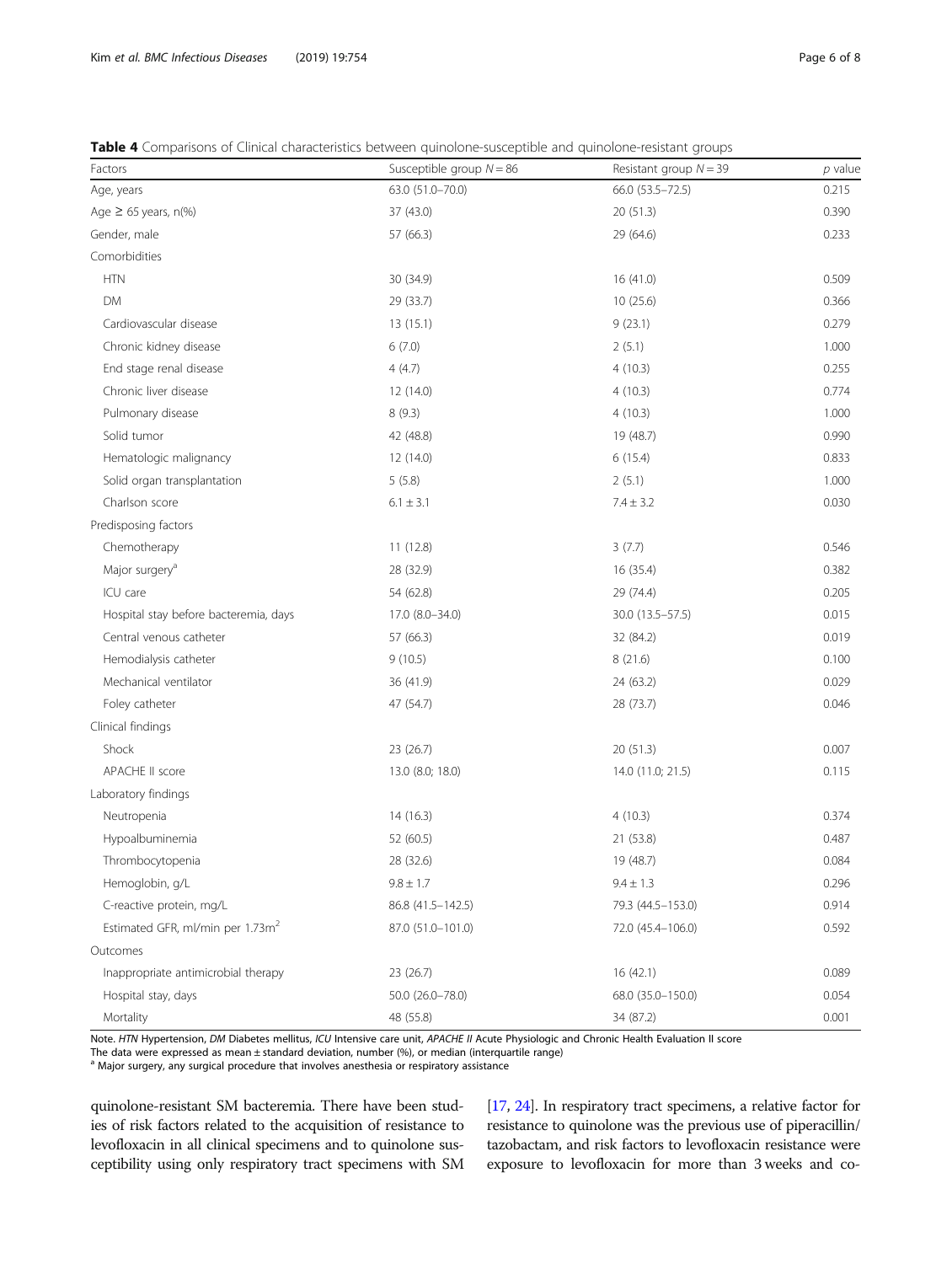infection/co-colonization with Klebsiella pneumoniae resistant to levofloxacin.

In this report, a high Charlson comorbidity index and indwelling of CVC were independent risk factors associated with resistance to quinolone in SM bacteremia. The Charlson comorbidity index is a widely used comorbidity index [\[21\]](#page-7-0). A high CCI value means that many coexistent diseases may directly or indirectly affect the choice of antibiotics used and the outcome [[25](#page-7-0)]. Especially, the presence of many coexistent diseases suggests that the previous use of antibiotics, or a prolonged history of hospital admissions, provides opportunities for coexistent diseases to develop. Furthermore, a high CCI value is associated with a greater risk to acquire common antibiotic resistance. This may be due to previous antibiotic uptake or hospital stays, however, this analysis was not part of our study and further studies are needed.

Indwelling of CVC has already been shown to be significantly associated with mortality and bacteremia in previous literature [[9\]](#page-7-0). In particular, removal of CVC has been associated with reduced mortality [[26](#page-7-0)–[28](#page-7-0)]. However, removal of CVC did not influence mortality and quinolone resistance in this report. It is estimated that the rate of patients who adequately removed CVC was only 40%, and therefore did not significantly affect the outcome. SM has the ability to adhere on prosthetic devices such as CVC and form a biofilm. Biofilms can increase antibiotic resistance  $[11]$  $[11]$ . Therefore, indwelling of CVC is a risk factor to biofilm formation and, accordingly, to quinolone-resistance. Therefore, it is necessary to actively encourage the removal of CVC.

Previous literature has proven the relationship between inappropriate antimicrobial therapy and mortality in SM infections [[23](#page-7-0), [27\]](#page-7-0). Although not relevant to this study, usage of empirical quinolone had a significantly reduced mortality risk. Empirical antibiotic regimens are determined by the severity of patients. Therefore, patients that underwent an empirical quinolone regimen were more likely to have low SM severity and lower mortality. Overall, the periods of empirical antibiotic use were short and there were no patients using TMP / SMX empirically, so whether the empirical use of quinolone actually had a significant impact needs to be analyzed further. Also, SM infections may not be an independent contributor to mortality increase, therefore inappropriate therapy should not have major effects on the outcome of patients [\[29\]](#page-7-0). The rate of polymicrobial infections in SM bacteremia was high in the previous literature [[23\]](#page-7-0) and in this study as well (42.8%). Thus, high polymicrobial infections may be a confounding factor for appropriate antibiotic use, and this may have affected the mortality risk-factor analysis. Therefore, subgroup analysis was performed in patients with polymicrobial infection. However, there was no significant difference between the two groups regarding mortality (Additional file 1: Table S1).

Significantly, the use of empirical or definitive treatment of carbapenem was higher in the mortality group, although it was not significant in the multivariate analysis. This suggests that the possibility of breakthrough infections by SM in patients being treated with carbapenem is due to intrinsically resistant carbapenem and the selection pressure of SM should be considered [[29](#page-7-0), [30\]](#page-7-0). Only 24.8% of patients received TMP/SMX. A high proportion of ICU care and polymicrobial infections may have influenced antibiotic selection. Nevertheless, careful use of carbapenem is necessary, and the possibility for breakthrough infections should be considered.

Our study had several limitations. First, the retrospective design of this study was a major limitation. Second, the history of previous antibiotic use and previous hospital admissions were not investigated. This is especially important, since these are factors related to the acquisition of antibiotic resistance. Third, we could not investigate the susceptibility of other antibiotics except quinolone and TMP/SMX, and our quinolone analysis was limited to levofloxacin only.

### Conclusion

Quinolone-resistant SM isolates have been emerging and spreading in Korean hospitals, and current therapeutic options are limited for SM bacteremia. Our results suggest that a high Charlson comorbidity index and indwelling of CVC were significant independent predictors of SM bacteremia patients with quinolone-resistant strains. Therefore, we need to carefully consider antibiotics use in patients with SM bacteremia who have these predictive factors.

### Additional file

[Additional file 1:](https://doi.org/10.1186/s12879-019-4394-4) Table S1. Clinical characteristics of polymicrobial infection groups. (DOCX 22 kb)

#### Abbreviations

APACHE II: Acute Physiology and Chronic Health Evaluation II; BSI: Blood stream infection; CDC: Centers for Disease Control and Prevention; CI: Confidence interval; CVC: Central venous catheter; eGFR: Estimated glomerular filtration rate; IQR: Interquartile range; MIC: Minimal inhibitory concentration; OR: Odds ratio; SD: Standard deviation; SM: S. maltophilia; TMP-SMX: Trimethoprim-sulfamethoxazole

#### Acknowledgements

This abstract has previously been presented as part of a poster below. Eun Jin Kim, et al. "Predictive Factors Associated With Stenotrophomonas maltophilia Bacteremia Infected by Antibiotic-Resistant Strains." Open Forum Infectious Diseases. Vol. 3. No. suppl\_1. Oxford University Press, 2016.

#### Authors' contributions

Conception and design of study: EJK, SJJ Acquisition of data: EJK, YCK, JYA, NSK Data analysis and interpretation: EJK, SJJ Drafting of manuscript and critical revision: EJK, SJJ, JYC, JSY, YGS Approval of final version of manuscript: EJK, YCK, JYA, SJJ, NSK, JYC, JSY, YGS.